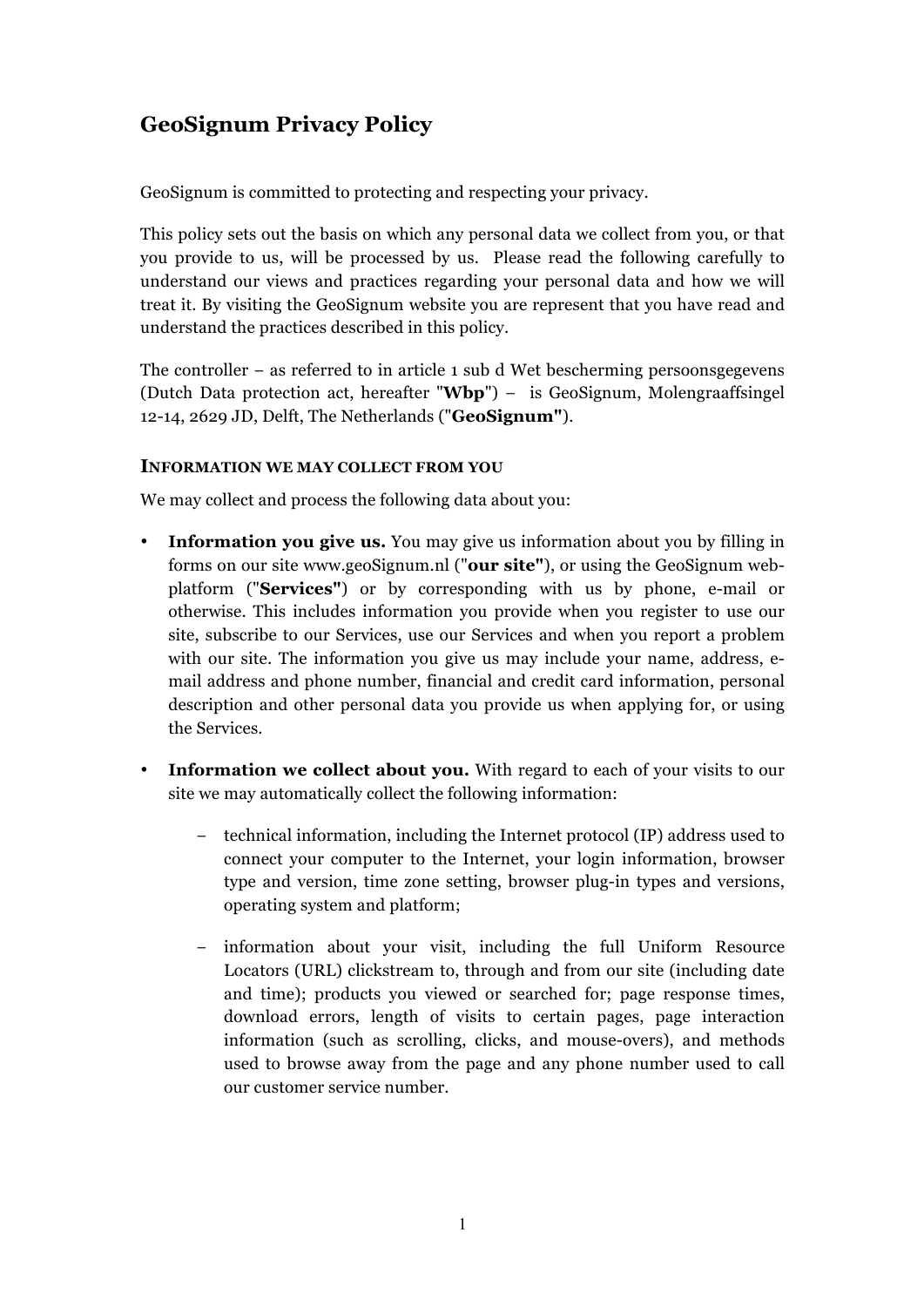## **COOKIES**

Our website uses cookies to distinguish you from other users of our website. This helps us to provide you with a good experience when you browse our website and also allows us to improve our site.

#### **USES MADE OF THE INFORMATION**

We use information held about you in the following ways:

- **Information you give to us.** We will use this information:
	- − in order to provide the Services to you;
	- − to provide you with information about other goods and services we offer that are similar to those that you have already purchased or enquired about;
	- − to notify you about changes to our service;
	- − to ensure that content from our site is presented in the most effective manner for you and for your computer.
- **Information we collect about you.** We will use this information:
	- − to administer our site and for internal operations, including troubleshooting, data analysis, testing, research, statistical and survey purposes;
	- − to improve our site to ensure that content is presented in the most effective manner for you and for your computer;
	- − to allow you to participate in interactive features of our service, when you choose to do so;
	- − as part of our efforts to keep our site safe and secure;
	- − to measure or understand the effectiveness of advertising we serve to you and others, and to deliver relevant advertising to you;
	- − to make suggestions and recommendations to you and other users of our site about goods or services that may interest you or them.

#### **DISCLOSURE OF YOUR INFORMATION**

We may share your information with selected third parties including:

• business partners, suppliers and sub-contractors for the provision of the Services to you.

We may disclose your personal information to third parties: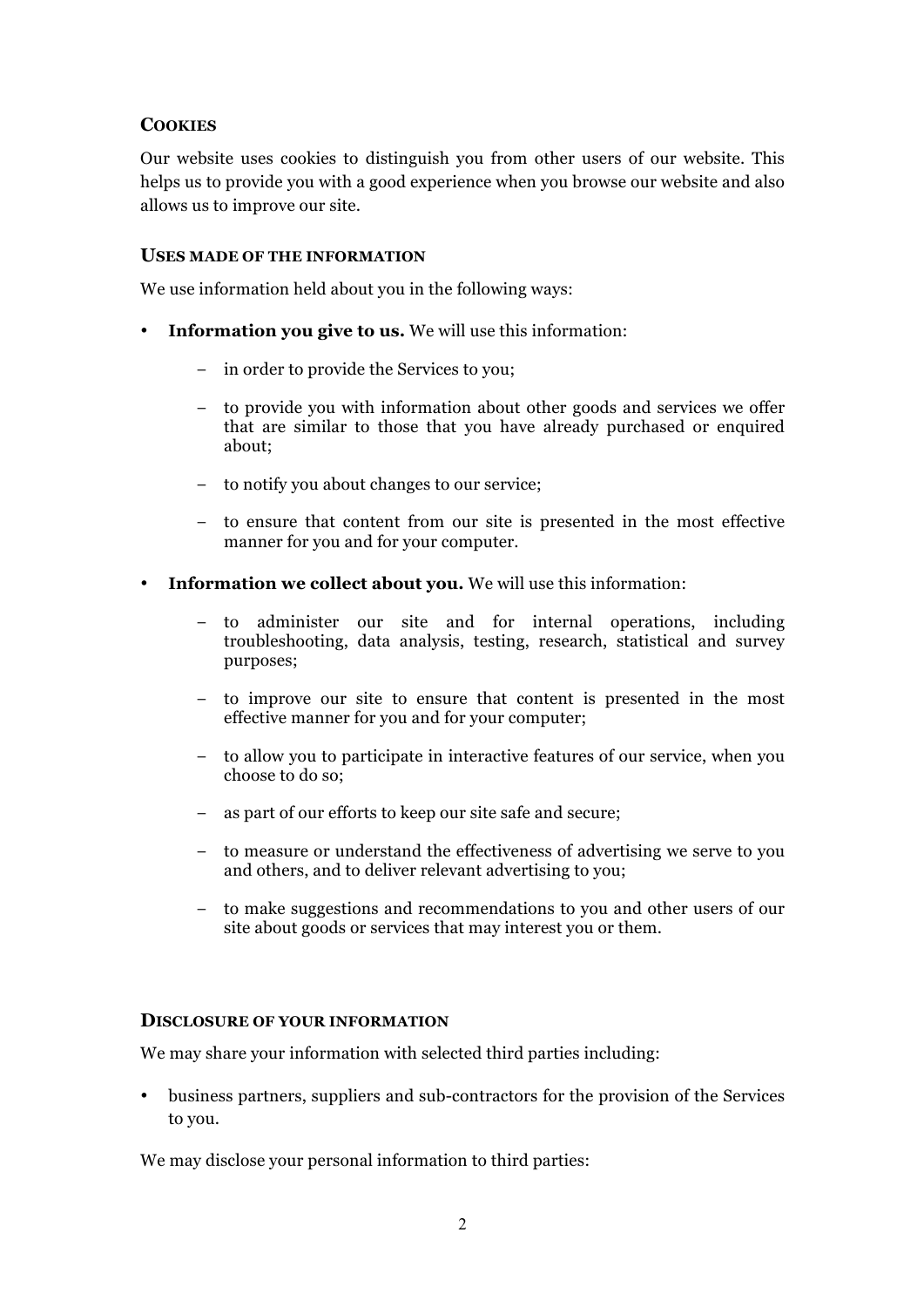- In the event that we sell or buy any business or assets, in which case we may disclose your personal data to the prospective seller or buyer of such business or assets.
- If GeoSignum or substantially all of its assets are acquired by a third party, in which case personal data held by it about its customers will be one of the transferred assets.
- If we are under a duty to disclose or share your personal data in order to comply with any legal obligation, or in order to enforce or apply our Terms and Conditions; or to protect the rights, property, or safety of GeoSignum, our customers, or others. This includes exchanging information with other companies and organisations for the purposes of fraud protection and credit risk reduction.

#### **HOW WE PROTECT YOUR PERSONAL DATA**

GeoSignum does not transfer Member's information outside the EEA (European Economic Area)

All information you provide to us is stored on our secure servers. Any payment transactions will be encrypted [using SSL technology].] Where we have given you (or where you have chosen) a password which enables you to access certain parts of our site, you are responsible for keeping this password confidential. We ask you not to share a password with anyone.

Unfortunately, the transmission of information via the internet is not completely secure. Although we will do our best to protect your personal data, we cannot guarantee the security of your data transmitted to our site; any transmission is at your own risk. Once we have received your information, we will use strict procedures and security features to try to prevent unauthorised access.

## **LINKS TO OTHER SITES**

Our site may, from time to time, contain links to and from the websites of our partner networks, advertisers and affiliates. If you follow a link to any of these websites, please note that these websites have their own privacy policies and that we do not accept any responsibility or liability for these policies. Please check these policies before you submit any personal data to these websites.

## **ACCESS TO INFORMATION**

You are entitled to see the information held about you. If you wish to do this, please contact us at info@geosignum.nl. We may require you to provide verification of your identity and to pay an administration fee to provide a copy of the information we hold.

You may request GeoSignum to review, correct, update or change your personal information at any time by contacting us at  $\frac{info@geosignum.nl}{}$ .